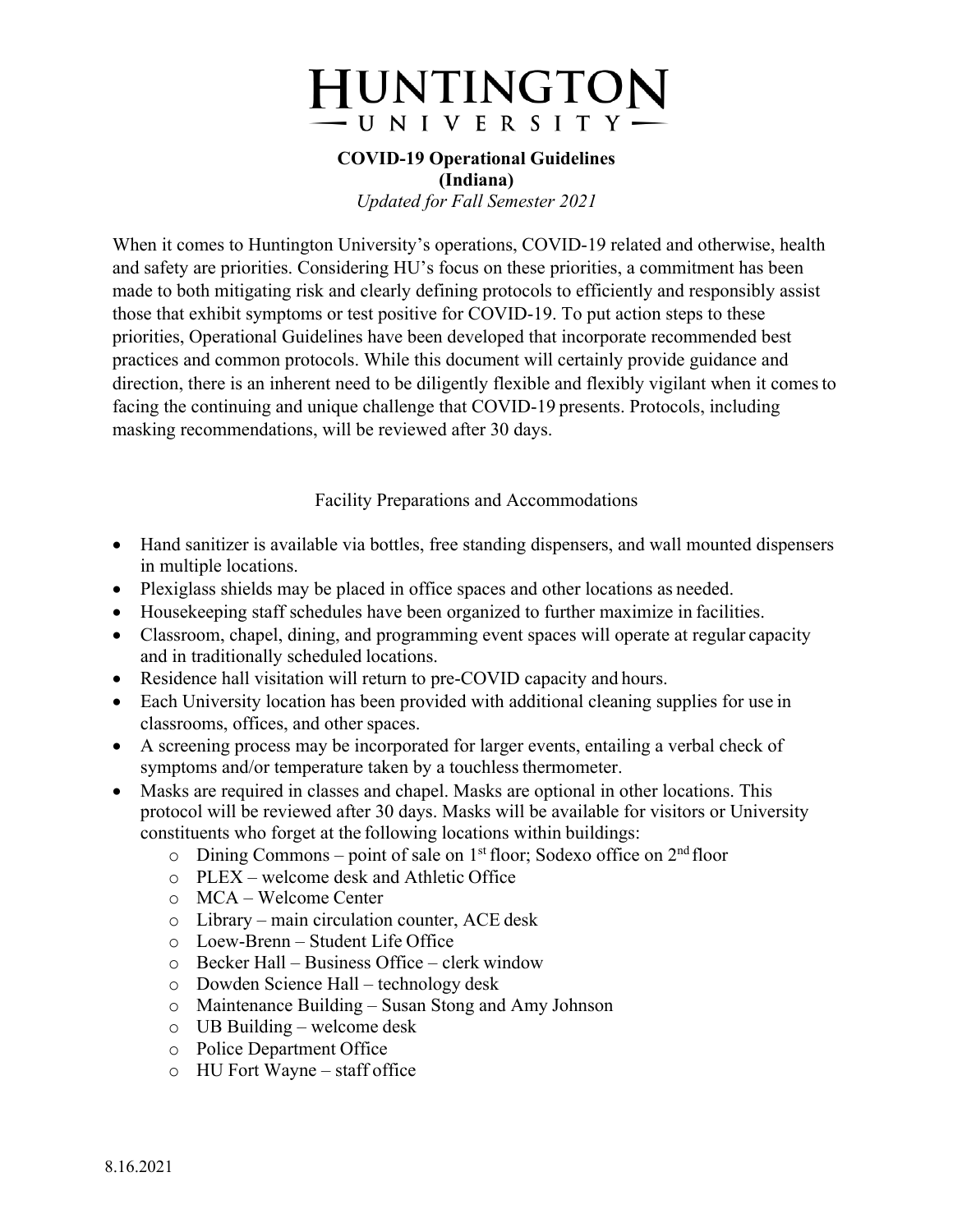# Dining Services

- Hand sanitizer dispensers are located at the point of sale and throughout the building.
- A higher frequency of cleaning will occur for tables, chairs, and other high touch surfaces, reflecting efforts of high visibility and overt safety.
- Takeout containers will continue to be available.
- Plexiglass shields and sneeze guards will be in place to protect food products.
- Sodexo staff will continue to wear masks.

Guidelines and Protocols for Students, Faculty, and Staff

- Masks are required in classes and chapel. Masks are optional in all other spaces. Masks may be worn by individuals in any and all spaces, if preferred. This protocol will be reviewed after 30 days.
- Vaccines are encouraged for all members of the Forester Family. Vaccines are especially encouraged for students that are part of special programming and groups (e.g. athletics, theater, leadership organizations).
- The self-monitoring checklist should be completed daily. Do not report to class or work when not feeling well, consult your healthcare provider and notify appropriate personnel regarding symptoms.
- Larger-scale events (50 or larger) must have protocols reviewed by a member of the senior leadership team at least two weeks in advance. The Chief Operating Officer will ultimately discuss and approve any specific protocols for larger-scale events. Some additional protocols may be recommended, based on space size and nature of the activity for the event.
- Students and employees who have been fully vaccinated will be exempt from quarantines induced from close contacts with a positive individual (as long as they are not exhibiting symptoms).
- Students who are not vaccinated should limit travel away from campus, especially in nonessential situations. Students who are not vaccinated and attend large events away from campus or spend more than a few hours away (e.g. students who go home for the weekend) may be asked to be tested for COVID-19 upon their return.
- The COVID-19 rapid testing clinic will continue to be available on campus. Students and employees are encouraged to utilize this free resource if not feeling well or if testing is requested by a University official.
- Service learning opportunities and travel to domestic locations will be permitted.
- International travel and study abroad opportunities will be considered for approval on a caseby-case basis. Notification for anticipated travel should be made to the appropriate senior leader well in advance of the trip.
- Keep an accurate and updated calendar of meetings and activities, especially when on campus. This will help track locations if there is risk of exposure.
- Notify maintenance immediately (maintenance request link on portal, email, or call) if items such as soap dispensers, paper towel dispensers, or hand sanitizer bottles are empty.
- Do not use equipment or items that are located within others' spaces.
- Wash hands frequently.
- Use hand sanitizer when handling items or when hand washing is not an option.